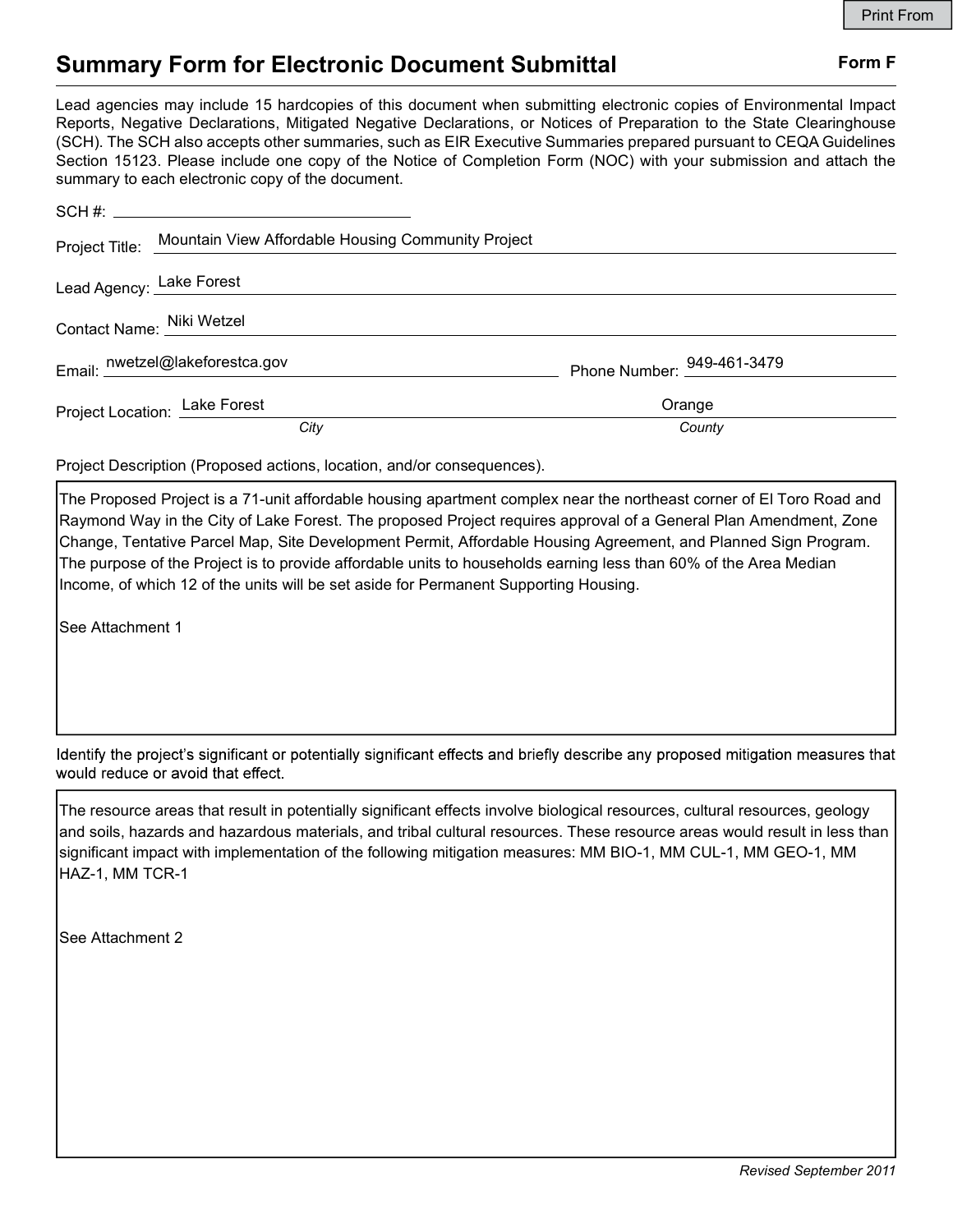If applicable, describe any of the project's areas of controversy known to the Lead Agency, including issues raised by agencies and the public.

Residents within the vicinity of the Proposed Project are concerned about traffic, parking availability and the presence of low income housing that could impact the quality of life at the Proposed Project location.

Provide a list of the responsible or trustee agencies for the project.

Responsible Agencies

California Department of Fish and Wildlife

Reviewing Agencies

California Air Resources Board County of Orange Housing and Community Development El Toro Water District Orange County Fire Authority State Water Resources Control Board

South Coast Air Quality Management District

Native American Heritage Commission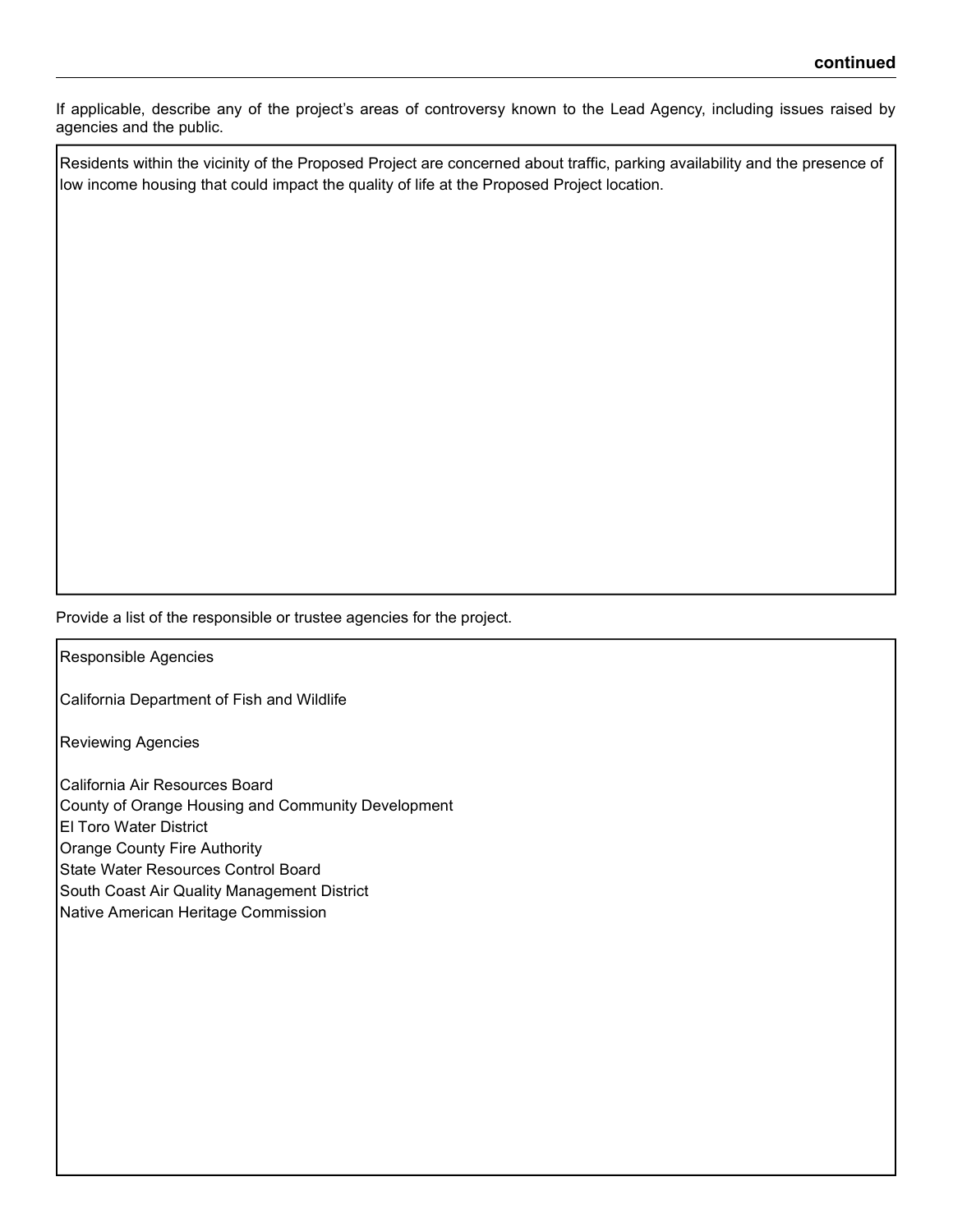### **Attachment 1: Project Description/Location**

## **Project Description**

The Proposed Project is a 71-unit affordable housing apartment complex near the northeast corner of El Toro Road and Raymond Way in the City of Lake Forest. The proposed Project requires approval of a General Plan Amendment, Zone Change, Tentative Parcel Map, Site Development Permit, Affordable Housing Agreement, and Planned Sign Program. The purpose of the Project is to provide affordable units to households earning less than 60% of the Area Median Income, of which 12 of the units will be set aside for Permanent Supporting Housing.

## **Project Location**

Located near the northeast corner of El Toro Road and Raymond Way, the proposed Project site is situated in the southwestern quadrant of the City, in Orange County, California, just a few blocks north of Interstate 5.

The Project site is generally L-shaped and comprises a single parcel (APN 617-441-02) totaling 3.76 acres. The parcel is fully developed with two 2-story office buildings, surface parking lots, and landscaped areas. One office building (approximately 28,820 square feet) is situated on the eastern end of the site fronting El Toro Road (23591 El Toro Road).

The second office building (approximately 31,573 square feet) is located on the western edge of the site, fronting Raymond Way (24551 Raymond Way). Access to the site is provided at three points, from El Toro Road, Raymond Way, and Packer Place.

The Project site is currently zoned Professional Administrative (PA) and has a Professional Office land use designation in the City's General Plan. The current land use designation and zoning do not allow for the development of residential uses on site.

## **Project Components**

## **Tentative Parcel Map**

The proposed Project will require a Tentative Parcel Map to divide the parcel into two. Parcel 1 will be approximately 1.965 acres (85,596 square feet (net)) on the western and northern portion of the site fronting Raymond Way and Packer Place. Parcel 2 will be a rectangular parcel on the southeastern half of the site, approximately 1.798 acres (78,306 square feet), fronting El Toro Road. Though subdivided, no barriers between the parcels are proposed, and access through both sites will be reciprocal.

## **Site Development Permit**

The proposed Project will require approval of a Site Development Permit (SDP) application. The purpose of the SDP would ensure that the proposed Project would conform to the development and design standards of the City.

## Parcel 1: Residential

To develop Parcel 1, the existing 31,573-square-foot office building located at 24551 Raymond Way will be demolished. The then vacant 1.965-acre site would be developed with one 4-story residential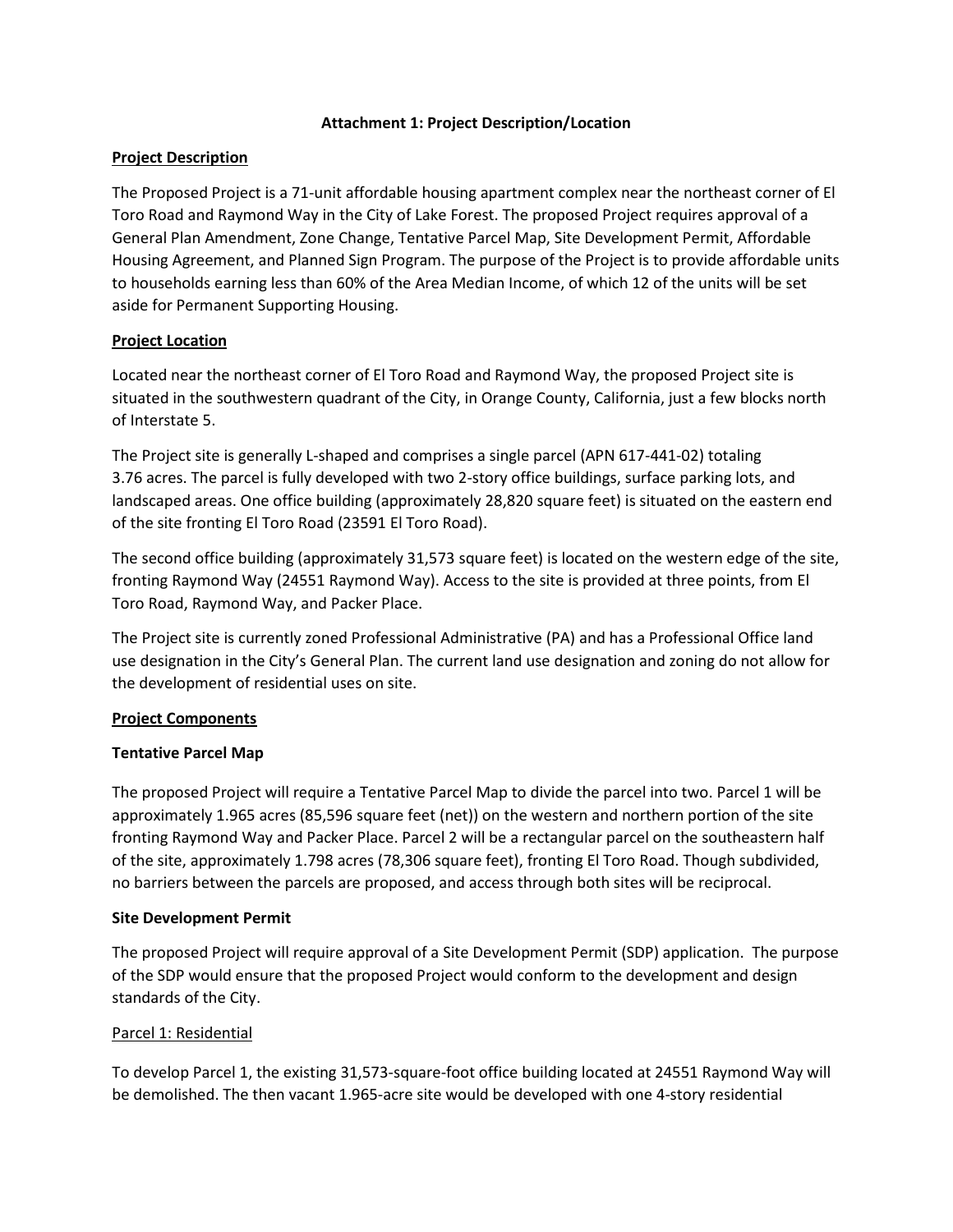building to provide a total of 71 apartment homes with a community center and recreational amenities located at the northern end of the site. Developed at an overall density of 36.13 units per acre, the new building will include 18 one-bedroom units (522 net square feet), 35 two-bedroom units (750 net square feet), and 18 three-bedroom units (1,020 net square feet). In total, the plan for Parcel 1 proposes 54,771 square feet of residential development, 8,610 square feet of outdoor balconies/patio, and 17,801 square feet of community facilities/common areas. The total gross building area is 81,182 square feet.

The residential building will be located on the southwest side of the parcel, adjacent to Raymond Way. The building is three and four stories with varying roof styles and heights, with a maximum height of 51 feet 2 inches. The building design provides articulation with the incorporation of wall plane changes, balconies, material changes, and tower elements. The building architecture features a variety of building materials, including stone, horizontal siding, vertical siding, roof shingles, and metal roofs. The proposed color palette for the building will consist of earth tone colors. In the center of the site, centrally located from the residential buildings, the development will provide several recreational amenities, including an approximately 2,050-square-foot community center, a small playground for young children ("tot lot"), outdoor fireplace with seating areas, and large activity lawn. A trash enclosure will be provided at a central location and will match the architectural style of the main building.

The residential development proposed on Parcel 1 will provide 70 units affordable to households earning less than 60 percent of the Area Median Income (AMI), of which 12 of the units will be set-aside for Permanent Supportive Housing (PSH). A two-bedroom manager's unit will be included on site that will not be income-restricted. National CORE will employ staff and provide a range of supportive services on site for the PSH and traditional affordable housing units based on the specific needs of the households selected to live in the community. Typical supportive services include counseling, financial literacy, youth programs, healthy living education, and job training.

One vehicular entry point to the site is provided off of Packer Place. The entry point to the site is a 24-foot driveway providing direct access to surface parking. Two pedestrian walkways will also be provided: one located at the western edge of the property providing egress to and from Raymond Way and another pedestrian access point next to the driveway allowing pedestrians to enter off Packer Place. The site plan for Parcel 1 proposes 108 uncovered parking spaces on site to accommodate resident parking needs, including five spaces (one van and four standard spaces) that are Americans with Disabilities Act (ADA) accessible. Of the 108 spaces, two will be reserved for electric vehicle charging (one for cars and one that is ADA van accessible). Parcel 1 will also include seven long-term bicycle parking spaces. A monument sign for the residential building is proposed on the property, at the corner of Raymond Way and Packer Place.

## Parcel 2: Office Building

Parcel 2 would maintain the two-level, garden-style, multi-tenant 28,827-square-foot office building in its current location. To accommodate employees and visitors on Parcel 2, the parking lot on Parcel 2 will be re-striped to increase the total number of parking stalls from 113 stalls to 115 stalls (including three ADA accessible stalls). This meets the City's code requirement of 115 spaces based on the required ratio of 1 space per 250 square feet.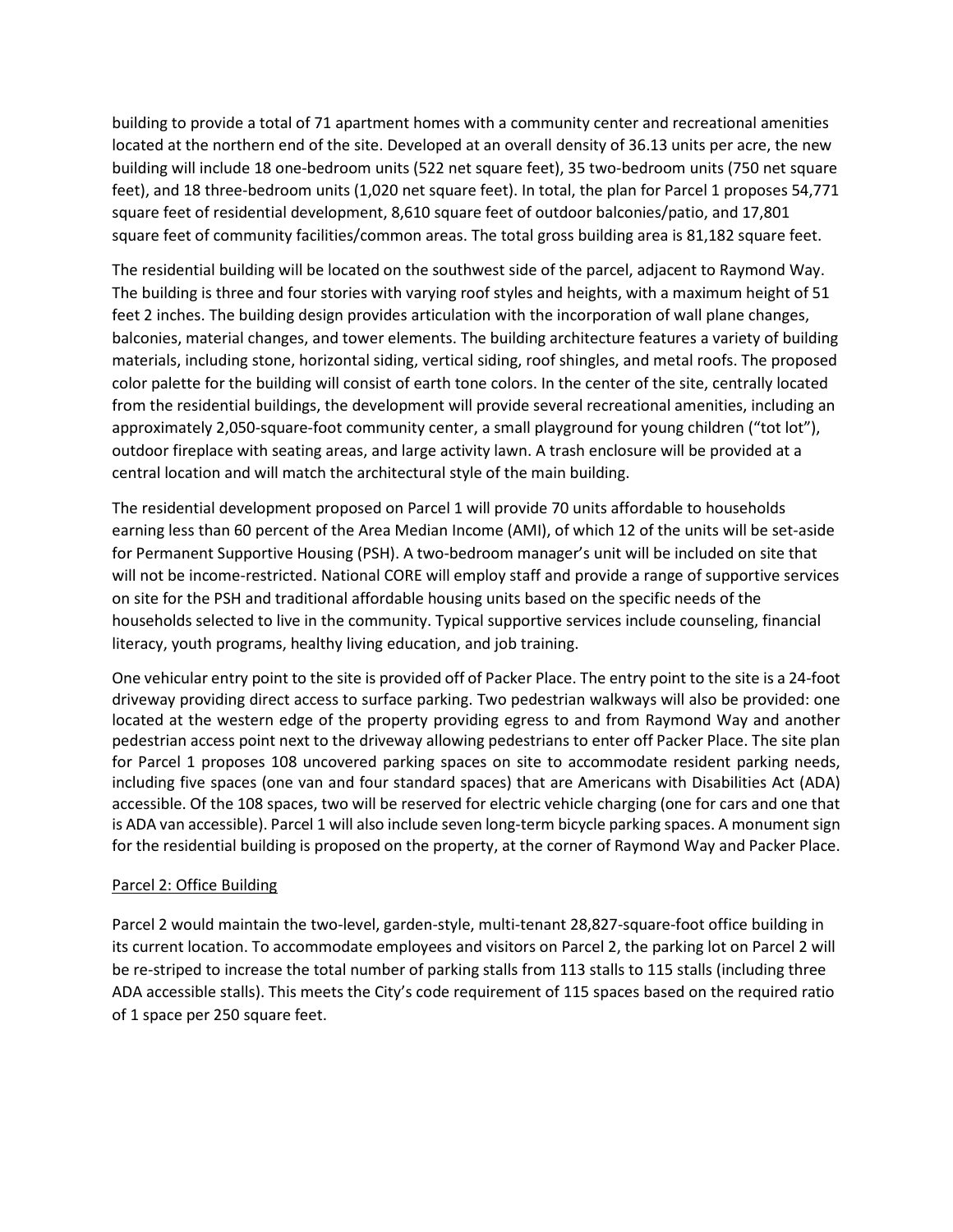# **General Plan Amendment**

Based on the City's General Plan, the proposed Project would require a General Plan Amendment from Professional Office to High Density Residential (25-43 DUs/acre) to allow residential uses on Parcel 1.

# **Zone Change**

Based on the City's current Zoning Map, the Project will also necessitate a Zone Change from the Professional and Administrative (PA) district to the Multi-Family Dwelling District (R2) for Parcel 1 to allow residential use of the property. Per Chapter 9.152.010, *Affordable Housing Incentives and Density Bonus Provisions,* of the City of Lake Forest Municipal Code (LFMC), the development qualifies for an increase in density and development incentives to increase the provision of affordable housing. The development is requesting four development incentives: (1) an increase in the maximum allowed height (LFMC Section 9.56.070(B)) from 35 feet to 51 feet and 2 inches, (2) a reduction in the required front setback (LFMC Section 9.56.070 (E)) from a minimum of 20 feet to 13 feet 9 inches and (3) a reduction in the required rear setback (LFMC Section 9.56.070 (E)) from 25 feet to 12 feet 1 inch, and (4) a reduction in the number of parking stalls within 200 feet of their corresponding residential unit (LFMC Section 9.168.040(E)(1)).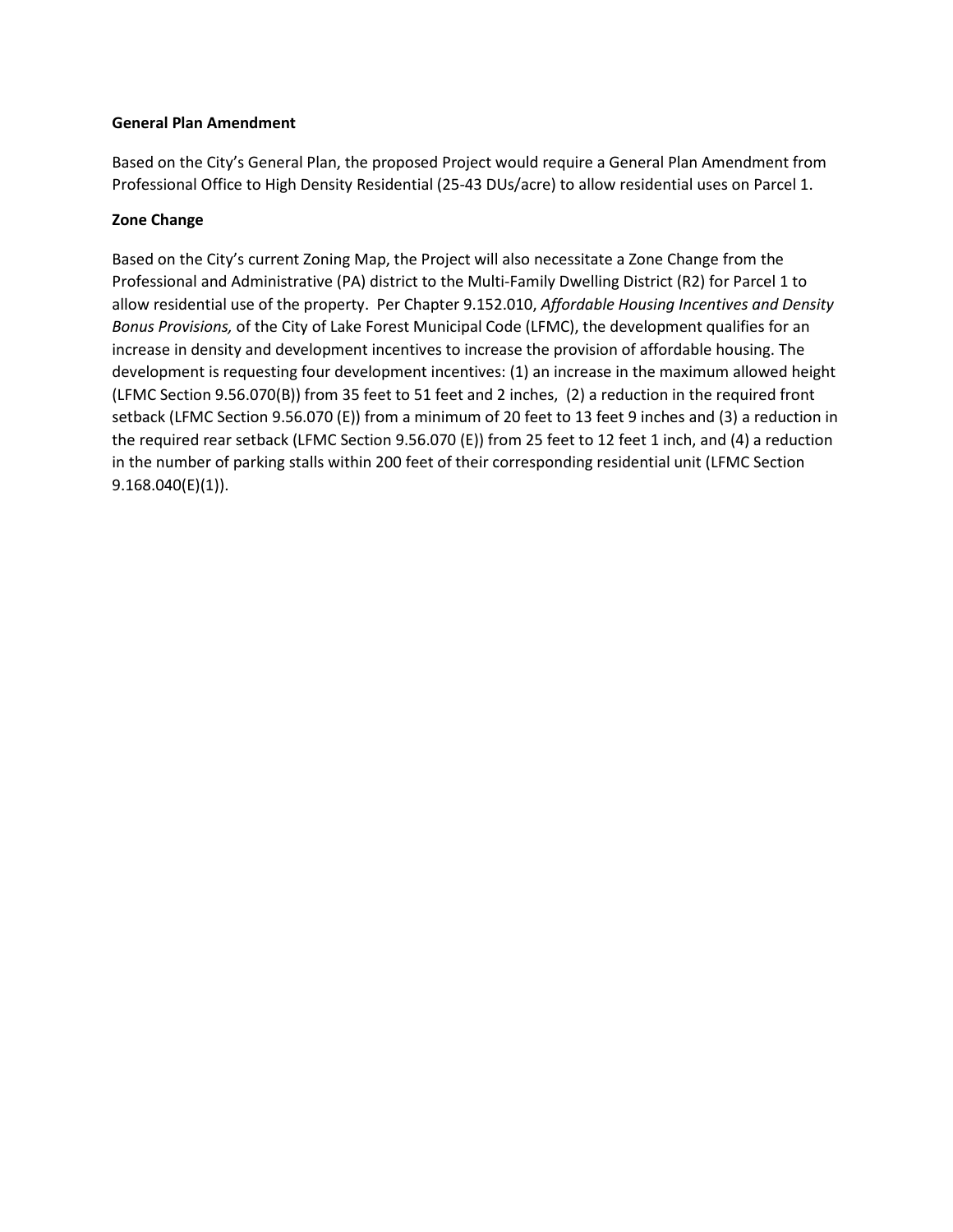#### **Attachment 2: Mitigation Measures**

#### **Biological Resources:**

The following mitigation measure would be implemented to address potential impacts to nesting birds during construction.

**MM BIO-1:** A nesting bird pre-construction survey will be conducted by a qualified biologist and submitted to the City three days prior to demolition and/or vegetation removal activities during nesting bird season (September to January). Should nesting birds be found, an exclusionary buffer will be established by a qualified biologist. The buffer may be up to 500 feet in diameter depending on the species of nesting bird found. This buffer will be clearly marked in the field by construction personnel under guidance of the qualified biologist and construction or clearing will not be conducted within this zone until the qualified biologist determines that the young have fledged or the nest is no longer active. Nesting bird habitat within the Project site will be resurveyed during bird breeding season if there is a lapse in construction activities longer than seven days.

#### **Cultural Resources:**

The following mitigation measure would be implemented to address impacts to undiscovered cultural and archaeological resources during ground-disturbing activities.

**MM CUL-1:** A qualified archaeological monitor shall be present during ground-disturbing activities, such as trenching and excavation, that could expose native soils. If archaeological resources are discovered during ground-disturbing activities, the monitor shall temporarily halt all construction activities in the general area of discovery until the resources area examined by a qualified monitor, to be retained by the Applicant. The monitor shall recommend next steps (i.e., additional excavation, curation, preservation, etc.) in a written document submitted to the City for review and approval. Prior to issuance of the building permit, the archaeological monitor shall prepare and submit a final report documenting the construction activities of the day, identifying survey sites, discuss the existing condition of the monitored areas, and discuss any resources that were discovered.

#### **Geology and Soils:**

The following mitigation measure would be implemented to address the quality of the soils to support the development of the building.

**MM-GEO-1:** Prior to the issuance of a grading permit, the Applicant shall submit grading plans and construction drawings that comply with the recommendation provided in Section 6.0 of the Geotechnical Report, subject to approval of the City's Engineer and Building Official. These recommendations address design considerations for earthwork, seismic design parameters, foundation design, retaining and screening walls, exterior flatwork, concrete mix design, corrosion, preliminary pavement design, and post grading considerations.

#### **Hazards and Hazardous Materials:**